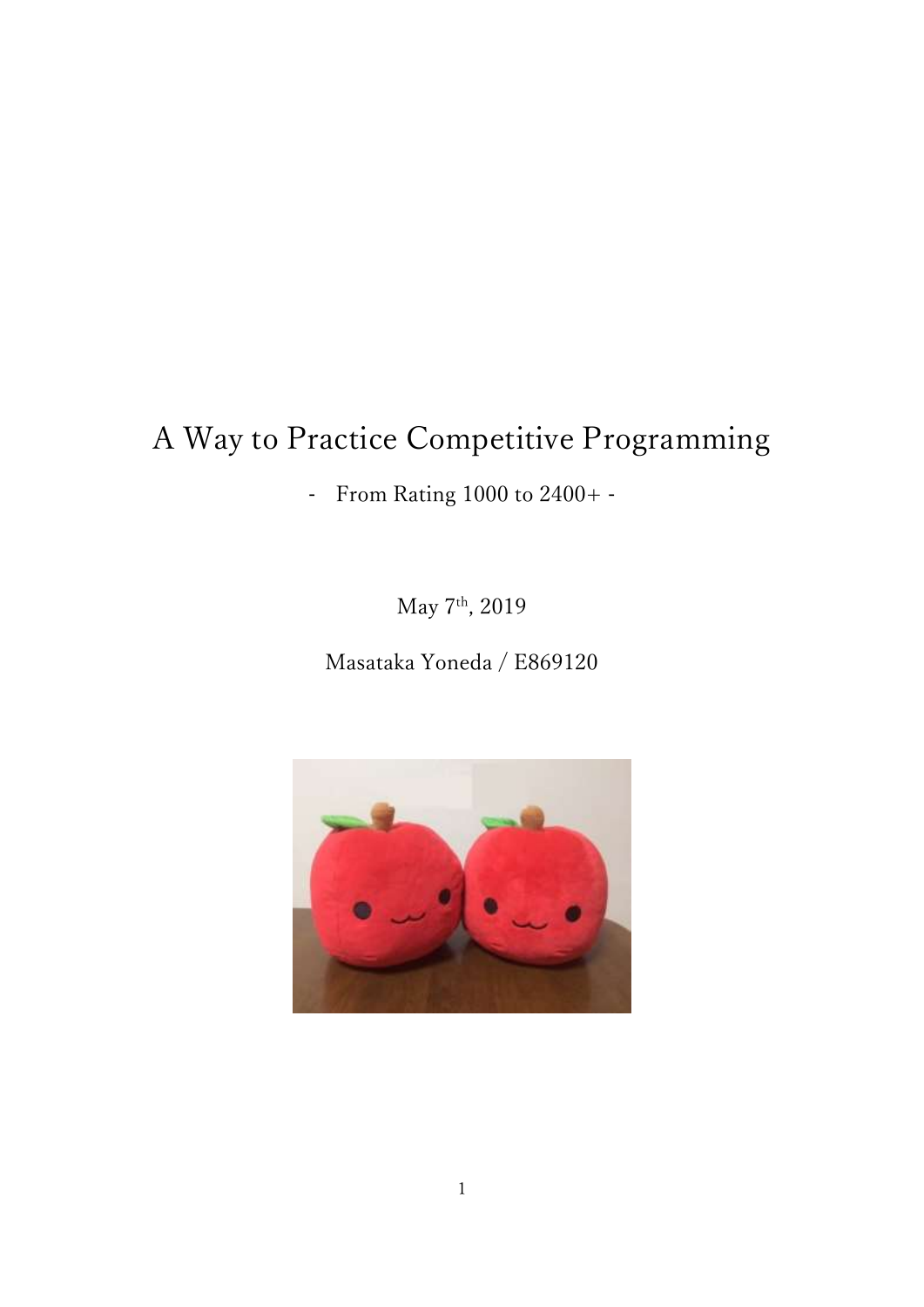# 0. INDEX

| $0.$ Index                                      |  |
|-------------------------------------------------|--|
| 1. Introduction                                 |  |
| 2. A knowledge – some contest systems           |  |
| 3-0. Introduction to practice method            |  |
| 3-1. Practice Skills - From Rating 1000 to 1400 |  |
| 3-2. Practice Skills - From Rating 1400 to 1900 |  |
| 3-3. Practice Skills - From Rating 1900 to 2200 |  |
| 3-4. Practice Skills - From Rating 2200 to 2400 |  |
| 4. Practice Mental                              |  |
| 5. A recommendation for Virtual Contests        |  |
| 6. Future Vision                                |  |
| 7. Conclusion                                   |  |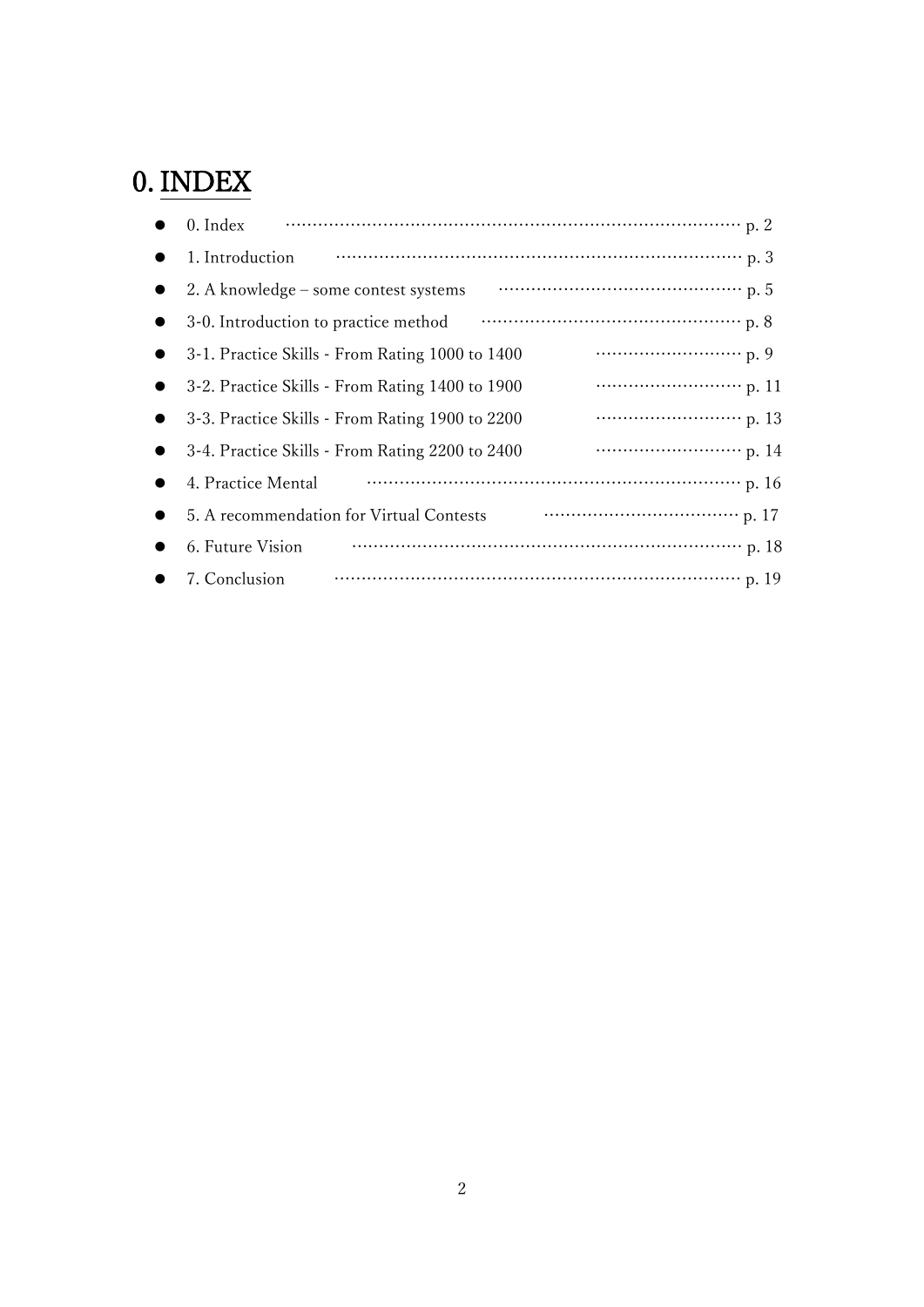### 1. Introduction

Dear Codeforces community.

On April 20, 2019, finally I reached a grandmaster with rating 2426, by participating 14 contests. Before last contest, I was very regretful because my rating was 2399, only 1 to become a red. So last contest (Forethought Future Cup Elimination Round) was one of my most memorable contests ever. Thank you for Codeforces to hold such contests, and thank you for kind, great and impressive Codeforces community for accepting my blog.



Today, I want to contribute to Codeforces community, because I received much benefit from Codeforces and I appreciate for them. I thought about "how to contribute to Codeforces", or the proper way to contribute to Codeforces, for long hours. I found a way: to tell and explain a way of practice from a beginner to a grandmaster.

Today, I will explain how to become a red-ranked coder.

In July 2017, I wrote a blog that explains how to become purple.

[\(http://codeforces.com/blog/entry/53341\)](http://codeforces.com/blog/entry/53341) Though it gets 181 upvotes, there are many grammatical mistakes and some points that were insufficient for explaining. I'm sorry for this because I am not good at English and not a good writer. This time there may be some mistakes, but I made efforts to be easier to read, and to be easier to understand. Thank you for your corporation.

This time, I will explain in some steps, because there are many rating-ranges, and most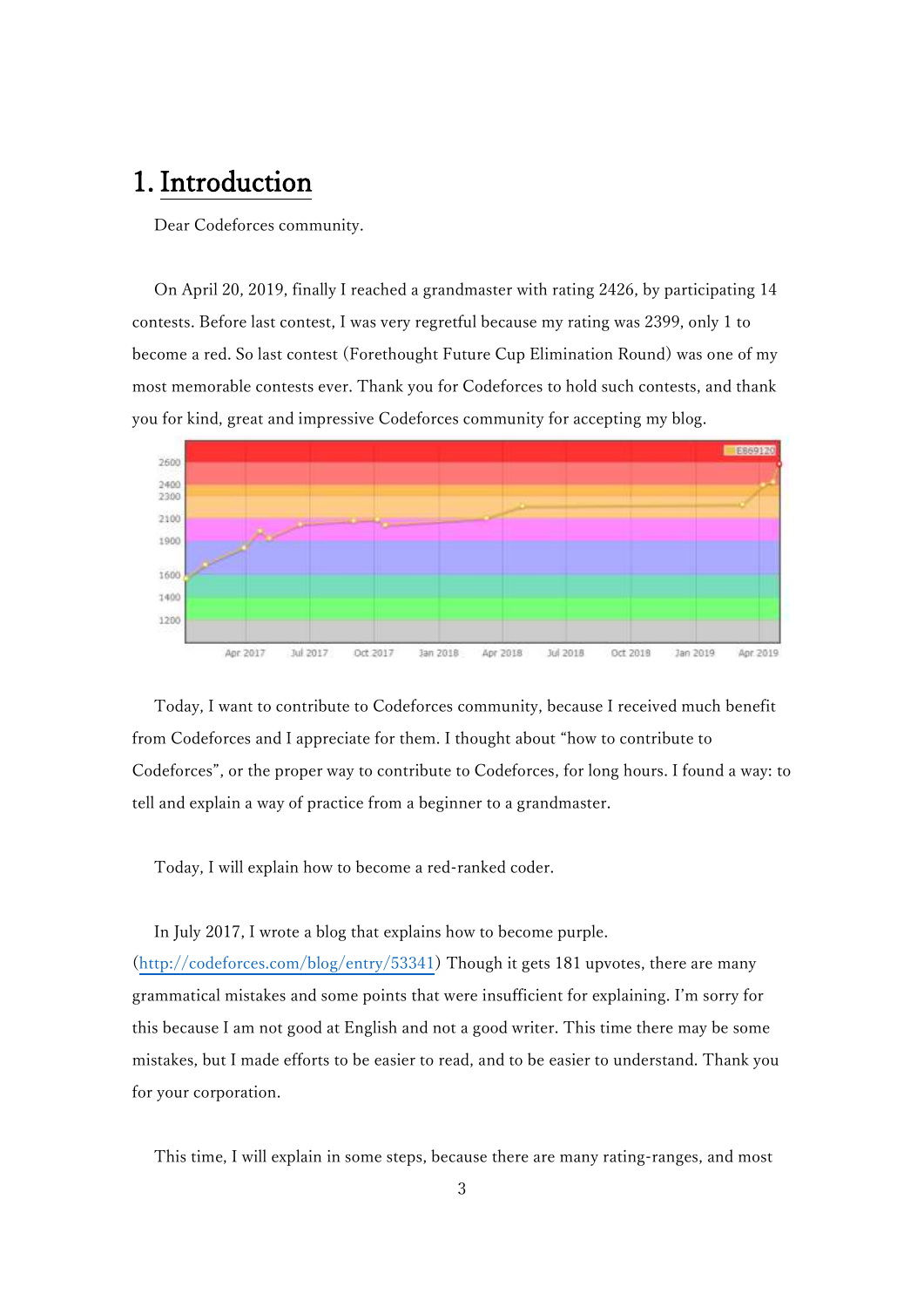people cannot reach a grandmaster from a beginner in a single step. So do I. So, this time, I broke down into 4 parts as follows:

- Rating  $1000 \rightarrow 1400$ , from a beginner to a specialist
- Rating 1400  $\rightarrow$  1900, from a specialist to a top 10% coder
- Rating 1900  $\rightarrow$  2200, from a top 10% coder to a well-played Div1 player
- Rating 2200  $\rightarrow$  2400, from a well-played Div1 player to red

In addition, before explaining about how to practice, since there are many people in Codeforces and some do not understand about other online judge systems, I'd like to explain about other contest sites. (AtCoder, TopCoder, etc.)

Again, I am very glad to be read this blog. Thank you for Codeforces.

Masataka Yoneda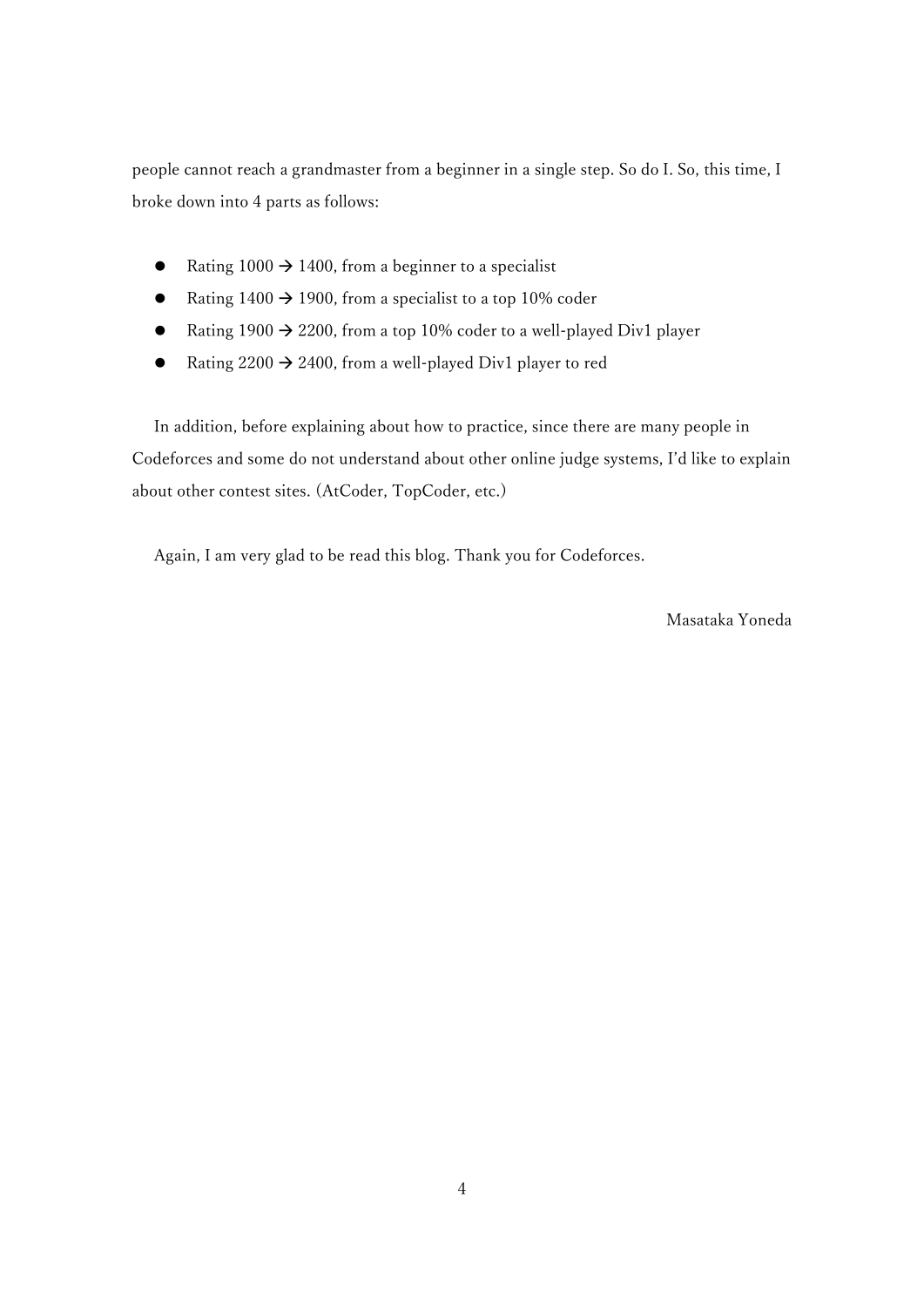### 2. A knowledge – Some kinds of contest sites

Recently, there are many online judges in the world. To be a grandmaster, I solved many problems from many online judges. This time, to explain the post sections, I'd like to explain about some kind of contests.

#### 2-1. Codeforces [\[http://codeforces.com/\]](http://codeforces.com/)

Codeforces is one of the most famous online judges in the world. Currently, there are 5000+ problems.

One of the best ways to use Codeforces is "Problem Rating". For example, the rating of problem 1146H – Satanic Panic is 2800, which means you should solve in the contest if you are rating 2800 or more.



In addition, there are three division in Codeforces (Div1, Div2, Div3).

After next section, I will use these two representations:

- Div1A, Div2E, etc: Div1A means problem A of Div1 contest. Div2E means problem E of Div2 contest. Usually, the first problem is the easiest, and the last problem is the hardest.
- Difficulty R2800 etc: "Difficulty R2800" means that problem difficulty which tagged 2800. For example, 1146G – Zoning Restriction is difficulty R2600, 1146A – Love "A" is difficulty R600.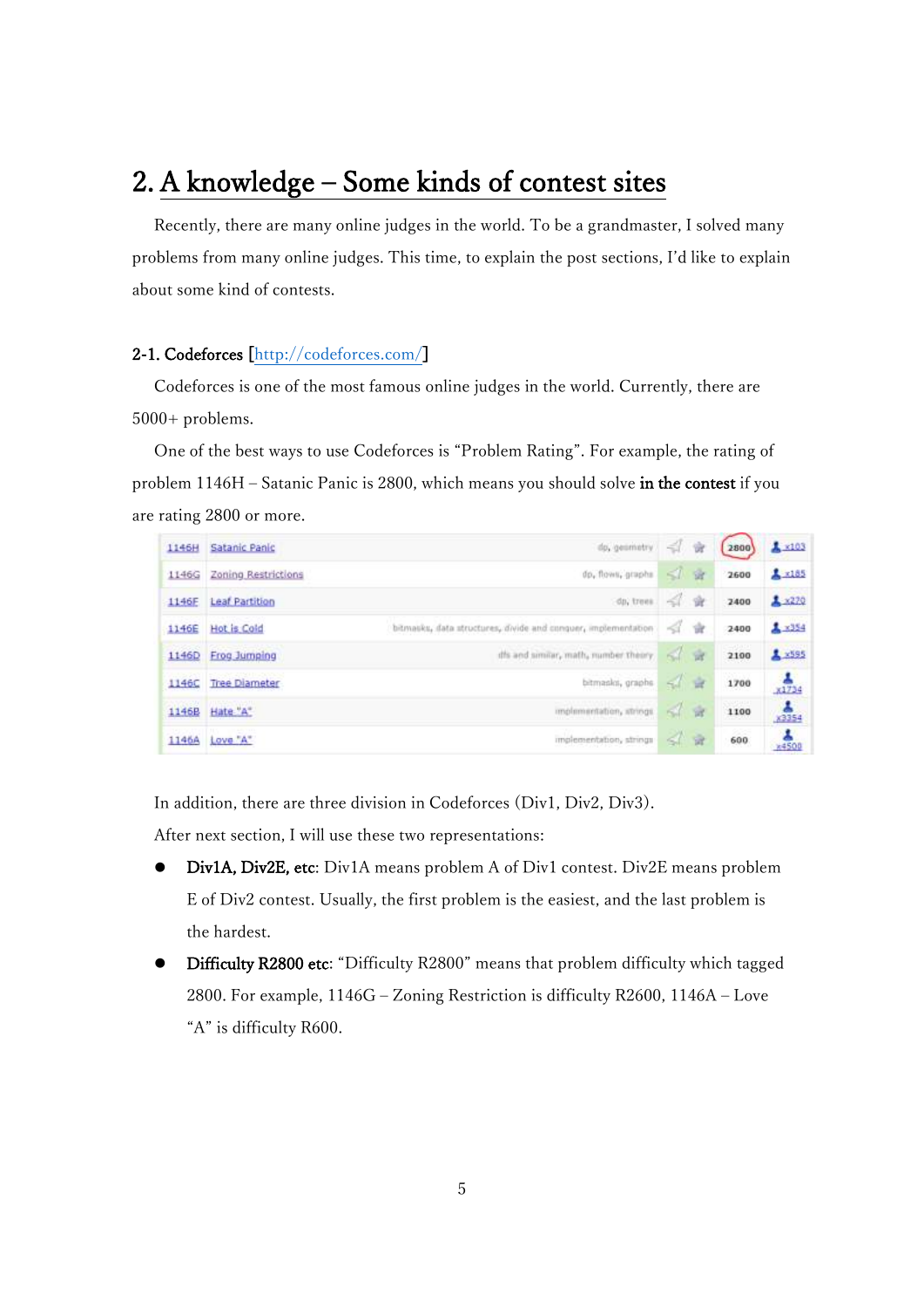#### 2-2. AtCoder [\[https://atcoder.jp/\]](https://atcoder.jp/)

AtCoder is a contest site that there are many good problems. It is only "my opinion", but if you want to be better, you should solve AtCoder.

There are 3 types of contests in AtCoder:

- ⚫ AtCoder Beginner Contest (ABC): There are 4 problems.
	- ➢ The difficulty in ABC is generally R500 R700 R900 R1400 in Codeforces difficulty.
- ⚫ AtCoder Regular Contest (ARC): There are 4 problems. Usually, the first two problems of ARC and the last two problems of ABC are the same.
	- ➢ The difficulty in ARC is generally R900 R1400 R2100 R2600 in Codeforces difficulty, but it may differ by contest.
- ⚫ AtCoder Grand Contest (AGC): There are 6 problems.
	- ➢ The difficulty in AGC is generally R1200 R1900 R2200 R2500 R3000 R3300 in Codeforces difficulty,

There is a convenient website – AtCoder problems.

[\(https://kenkoooo.com/atcoder#/table//\)](https://kenkoooo.com/atcoder#/table//)

In this website, you can know list of problems and what problem did you solve or not. Solved problems are green and attempted problems are yellow.

| <b>BROOM</b><br>Contest | А                                                                        | B                                                                  | ć                                                                 | $\mathbf{D}$                                        |
|-------------------------|--------------------------------------------------------------------------|--------------------------------------------------------------------|-------------------------------------------------------------------|-----------------------------------------------------|
| ABC125<br>723119        | A. Biscuit Generator<br>and the control of the control of the control of | <b>H. Recale</b><br>1912 - Alia                                    | C GCD on Blackboard<br>material and company of the control of the | D. Flipping Signs<br>and company of the same        |
| ABC124                  | <b>CONTRACTOR</b><br>A. Burtons                                          | <b>II</b> Great Ocean View                                         | C. Colonna Colorfully                                             | D. Handstand                                        |
| ABC123                  | A. Five Antennas                                                         | <b>B. Five Dishes</b>                                              | C. Hve Transportations                                            | 0. Cake 123                                         |
| ABC122                  | A. Double Helle                                                          | III ATCOGNI                                                        | C-Get AC                                                          | D/We Like AGC                                       |
| ABC121                  | A. White Cells                                                           | B. Con you salve this?                                             | C. Energy Drink Collector                                         | <b>D. KOR World</b>                                 |
| ABC120                  | A Twenty Sound                                                           | <b>R. Krith Common Divisor</b><br>The Children of Children Council | E Unification                                                     | <b>A DAMAS COMPANY REPORTS</b><br>D. Decayed Endges |

#### AtCoder Beginner Contest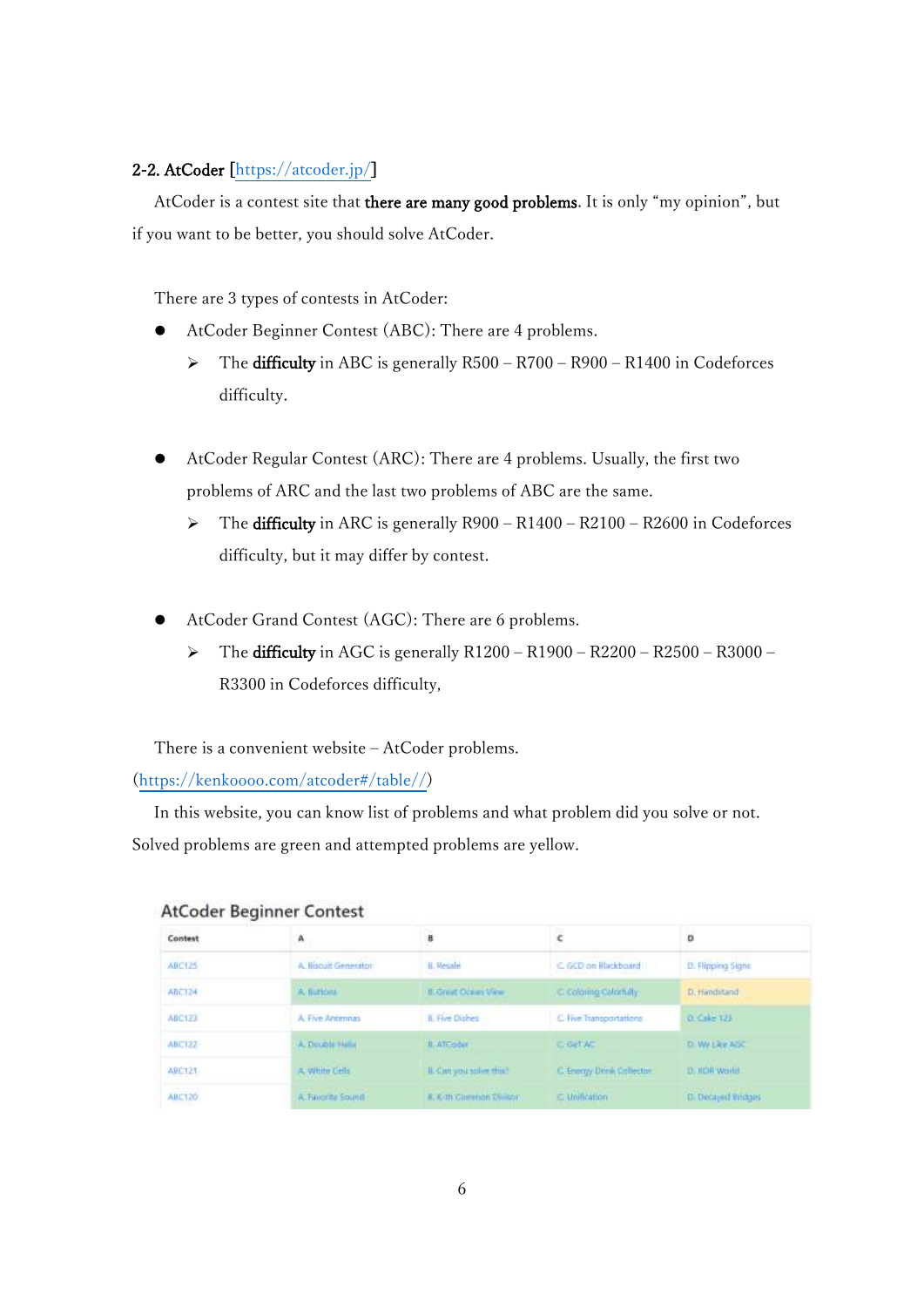#### 2-3. TopCoder

TopCoder is also a famous contest site. Single Round Match (SRM) has two divisions:

- ⚫ Division 2: There are 3 problems and difficulties are R600 R1300 R2100 in Codeforces difficulty. Each problem is called Div2Easy, Div2Medium, Div2Hard.
- ⚫ Division 1: There are 3 problems and difficulties are R1800 R2400 R3000 in Codeforces difficulty. Each problem is called Div1Easy, Div1Medium, Div1Hard.

I also use TopCoder for training, and to become a red-ranked coder. Though the problems are mainly math-heavy, but the problems (especially I like SRM600-699) are good.

#### 2-4. Conclusion of this part

I mainly used 3 online judges: Codeforces, AtCoder and TopCoder. If you know 3 online judges, you are ready to read next section. Training in these contest sites is very important and effective, and I think that it is the fastest way to improve.

From part 3, I will write many essential points. But this is only **my opinion**, and it is OK to not to trust me. There are many people who followed my way and improved much, but there are also far many people who did not follow my way and improved much. Use my method to practice is good, but it is not true that my way is effective for every people.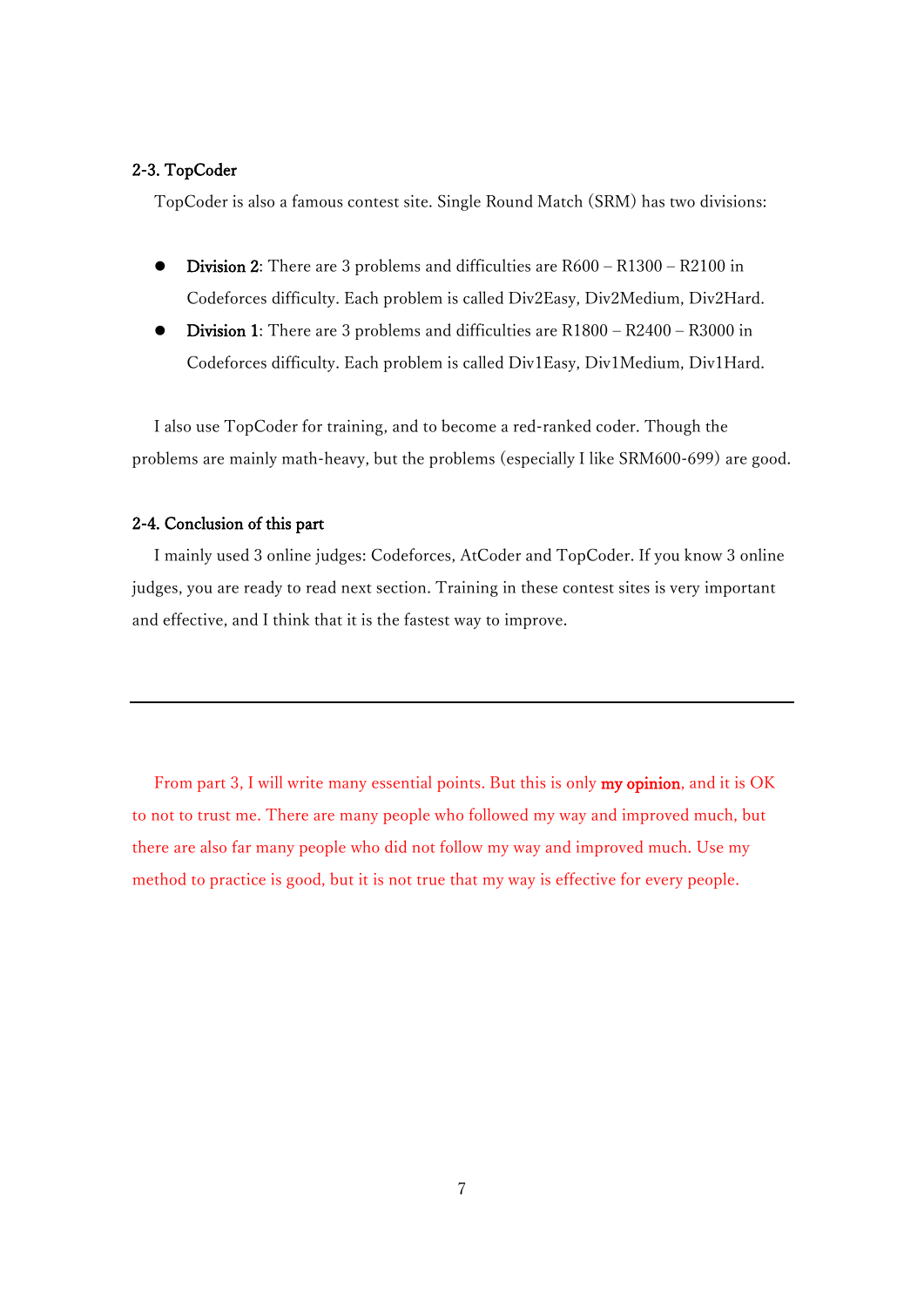### 3-0. Introduction to practice method

There may be many people who read my previous tutorial blog. But now and 2 years ago is different. There are a lot of things that I regret in 2 years. There are a lot of things that I did not do but I'm thinking that if I did this way, I could improve faster. So, there can be many different points between my previous blog and this blog.

### In addition, my practice method will be completely different before rating 2200 and after rating 2200.

I want to say one more thing. This blog is only my opinion, and ways to practice is differ by people. So, I don't think you must do in this way. But I think that this way is one of the most effective way for some people.

If you understand this, you are ready to read. Go to the essence… 3, 2, 1, GO!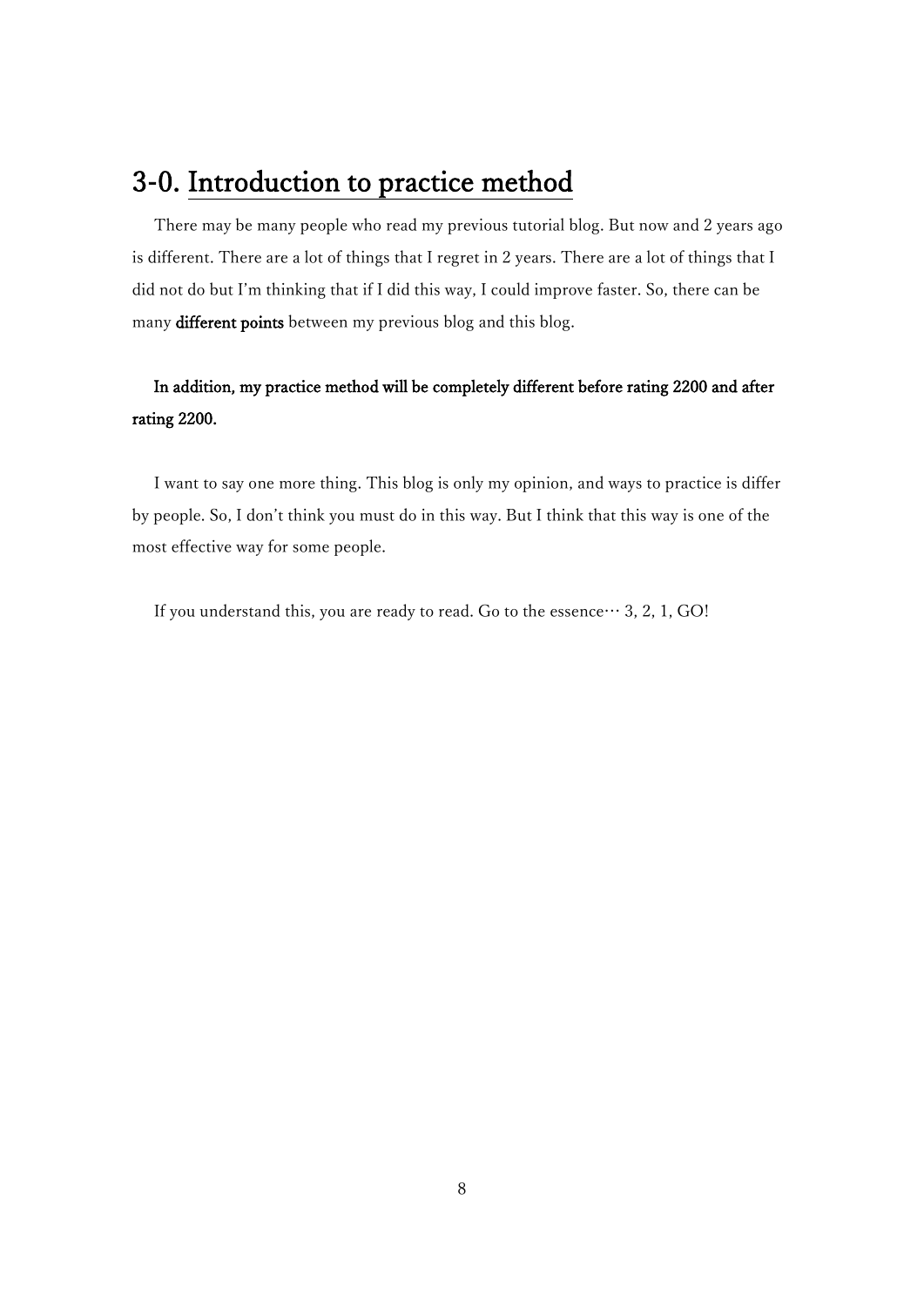### 3-1. Practice Skills – From Rating 1000 to 1400

There are many gray/green coders in Codeforces. They are wanting to be a cyan/blue coder, but actually struggling for it.

Despite this fact, only three things are needed for being rating 1400.

- You can write straight-forward simulation fast. (within 5-10 minutes)
- ⚫ You can write brute force fast. (within 5-10 minutes)
- ⚫ You can divide the problem into some cases in your brain or in your paper. (e.g.  $N=2$ ,  $N=3$ , or  $N>=4$ )

For example, in Codeforces Round #556, if you can do these three things above, surprisingly you can get even  $200<sup>th</sup>$  place in Div2. This is very exaggerated example, but in Codeforces Round #554 (Div. 2), you can also get  $3400<sup>th</sup>$  place, which participants whose rating less than 1250 increases rating.

On average, if you can do three things above, your rating will reach 1400.

#### [[How to practice]]

At first, I suggest you to solve AtCoder Beginner Contests.

Though there are many good problems in Codeforces, but if you want to practice to code more simply, you should solve AtCoder.

Especially, I recommend to solve problem B or C in AtCoder Beginner Contest. In problem B, you can learn how to write simulations and brute force faster. In problem C, you can learn how to consider the solution and the efficient way to use paper (or notebook) to think about solution.

From AtCoder Beginner Contest 042, English problem statement is added. Since the newest contest is AtCoder Beginner Contest 125, there are 84 Beginner Contests in AtCoder. If you solve all problems of B and C, you would learn much and you will be much stronger.

To solve problems in AtCoder, you can use [AtCoder Problems,](https://kenkoooo.com/atcoder#/table//) in which you can know what problem did you solve.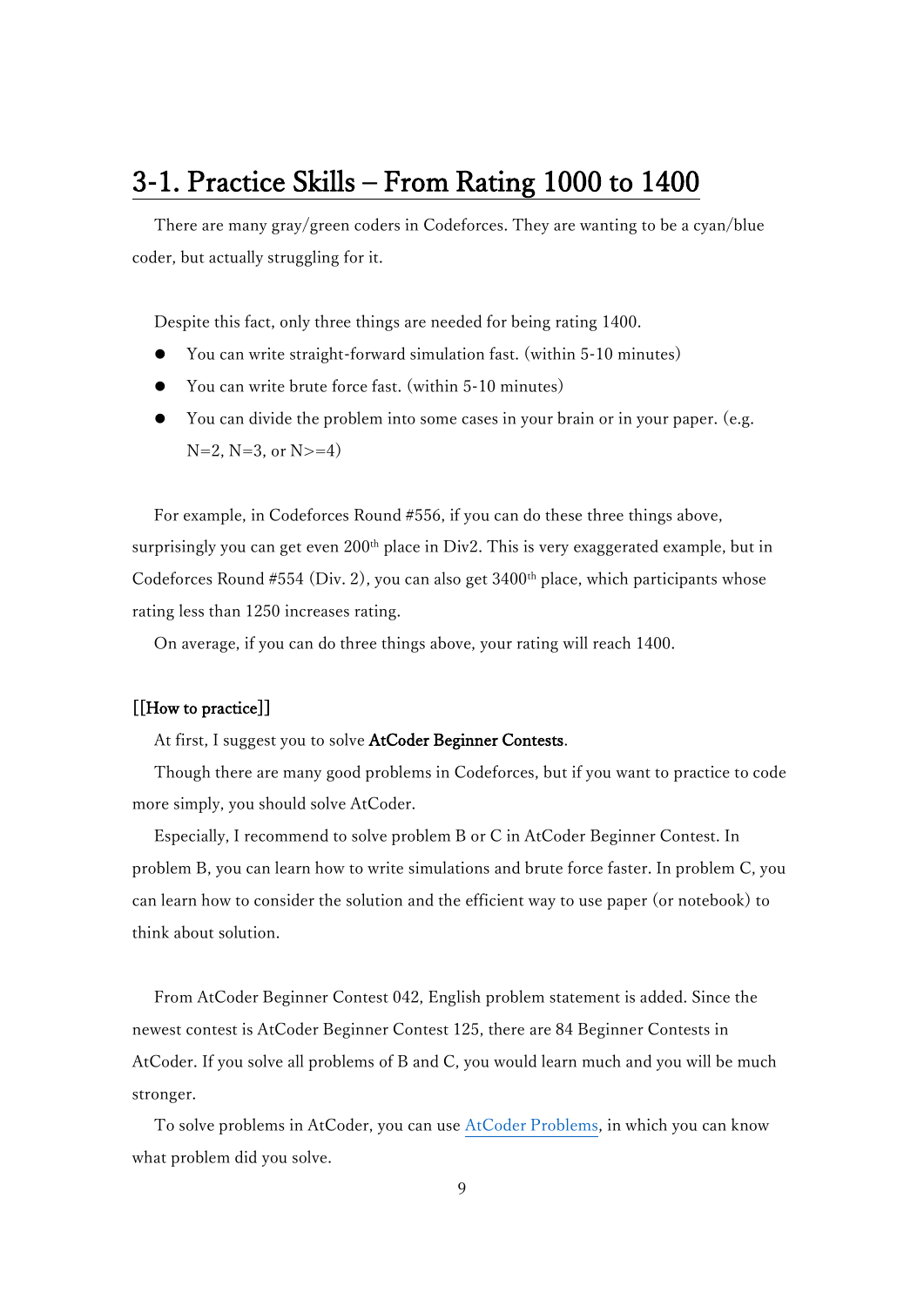There are some important points when you solve problems in AtCoder.

- ⚫ If you cannot reach the solution, you should read editorial after 15 minutes' thinking if problem B, and 30 minutes' thinking if problem C. Sadly, in recent ABCs, there could be no English editorial. But you can read sample solution (there are some links of sample code with high probability) to know how to solve this problem.
- ⚫ Even you can solve a problem, until you get used to code faster, there may be something to learn if you look some source codes written by high-rated coders. So, I recommend to look some simple source codes.
- ⚫ Especially, when you solve problem C, I recommend you to use paper to consider. For example, in Codeforces Round #556 (Div.2) in C, you can write memo like this:

About this is not paper but whiteboard. Using whiteboard instead of paper is also good.

Since I am a leader of computer club in a high-school, so I have many clubmates, and there are a lot of clubmates which uses this method and improved.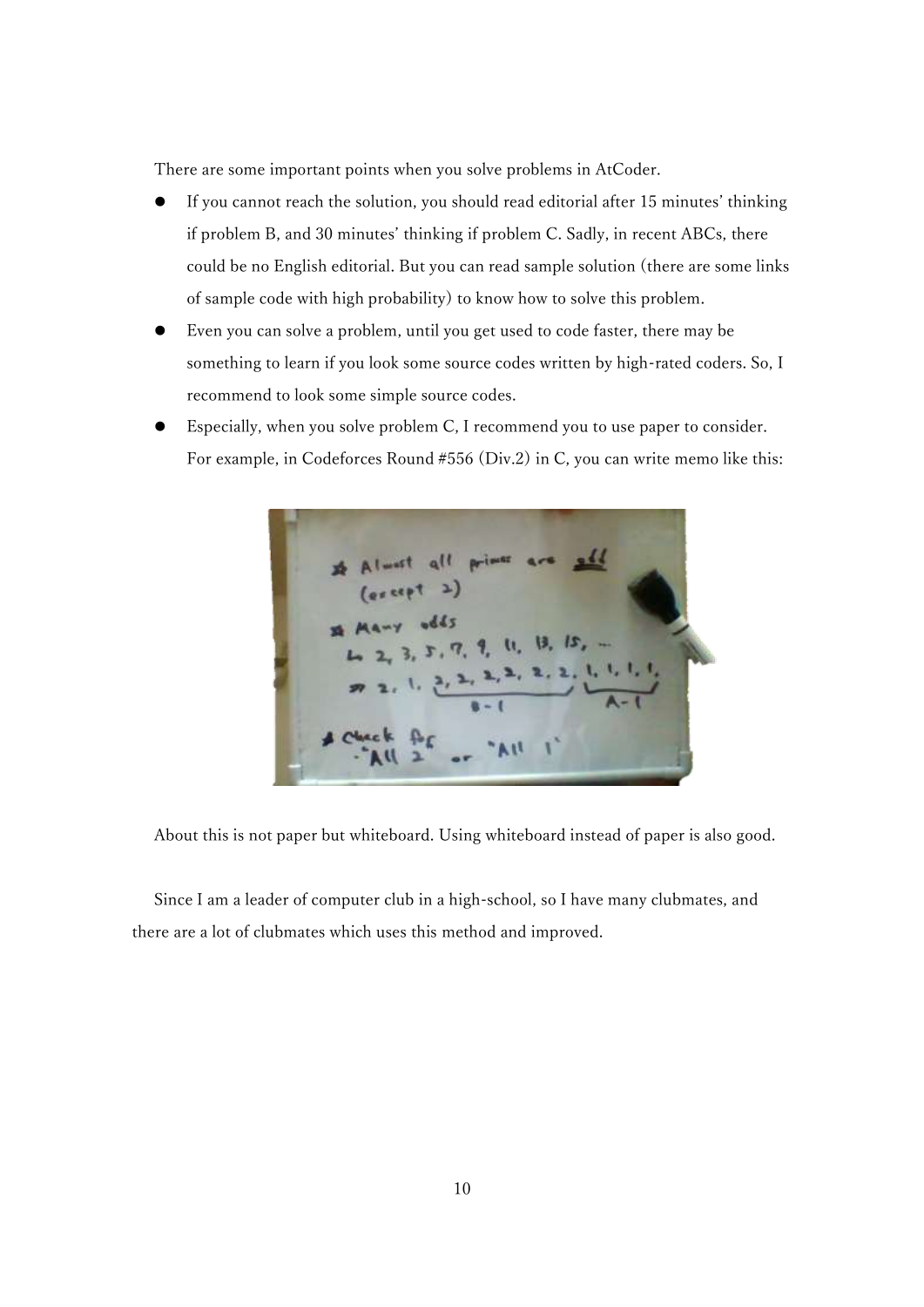### 3-2. Practice Skills – From Rating 1400 to 1900

One of the most major rating range in Codeforces is [1400, 1500]. They are wanting to improve rating, but from rating 1500 is difficult and many people gave up here. But there are also many people who practiced without giving up and gained rating.

To be rating 1900, skills as follows are needed:

⚫ You know and can use major algorithms like these:

| Brute force                          | ١P | DFS         | <b>BFS</b>      | Dijkstra             |
|--------------------------------------|----|-------------|-----------------|----------------------|
| $nCr$ , $nPr$<br>Binary Indexed Tree |    | Mod inverse | <b>Bitmasks</b> | <b>Binary Search</b> |

Note: I think that segment tree is not needed to be rating 1800. I knew segment tree when I was a purple-rated coder.

⚫ You can code faster (For example, 5 minutes for R1100 problems, 10 minutes for R1400 problems) Fast coding is very important for Codeforces because generally, if there is a wide gap of difficulty in a contest, fast coding affects rating very much.

#### [[How to Practice]]

If you are not good at fast-coding and fast-debugging, you should solve AtCoder problems. Actually, and statistically, many Japanese are good at fast-coding relatively while not so good at solving difficult problems. I think that's because of AtCoder.

I recommend to solve problem C and D in AtCoder Beginner Contest. On average, if you can solve problem C of AtCoder Beginner Contest within 10 minutes and problem D within 20 minutes, you are Div1 in FastCodingForces :)

If you are not good at solving more than R1400 in Codeforces, you should learn some algorithms above and solve typical problems in Codeforces. For example, if you felt that you are not good at DP, solve DP-tagged problem in Codeforces which is R1200-R1400. Surprisingly, there are only  $\sim$  50 problems which tagged DP and less than or equal to R1400.

Interestingly, typical problems are concentrated in Div2-only round problems. If you are not good at Div2-only round, it is likely that you are not good at using typical algorithms, especially 10 algorithms that are written above.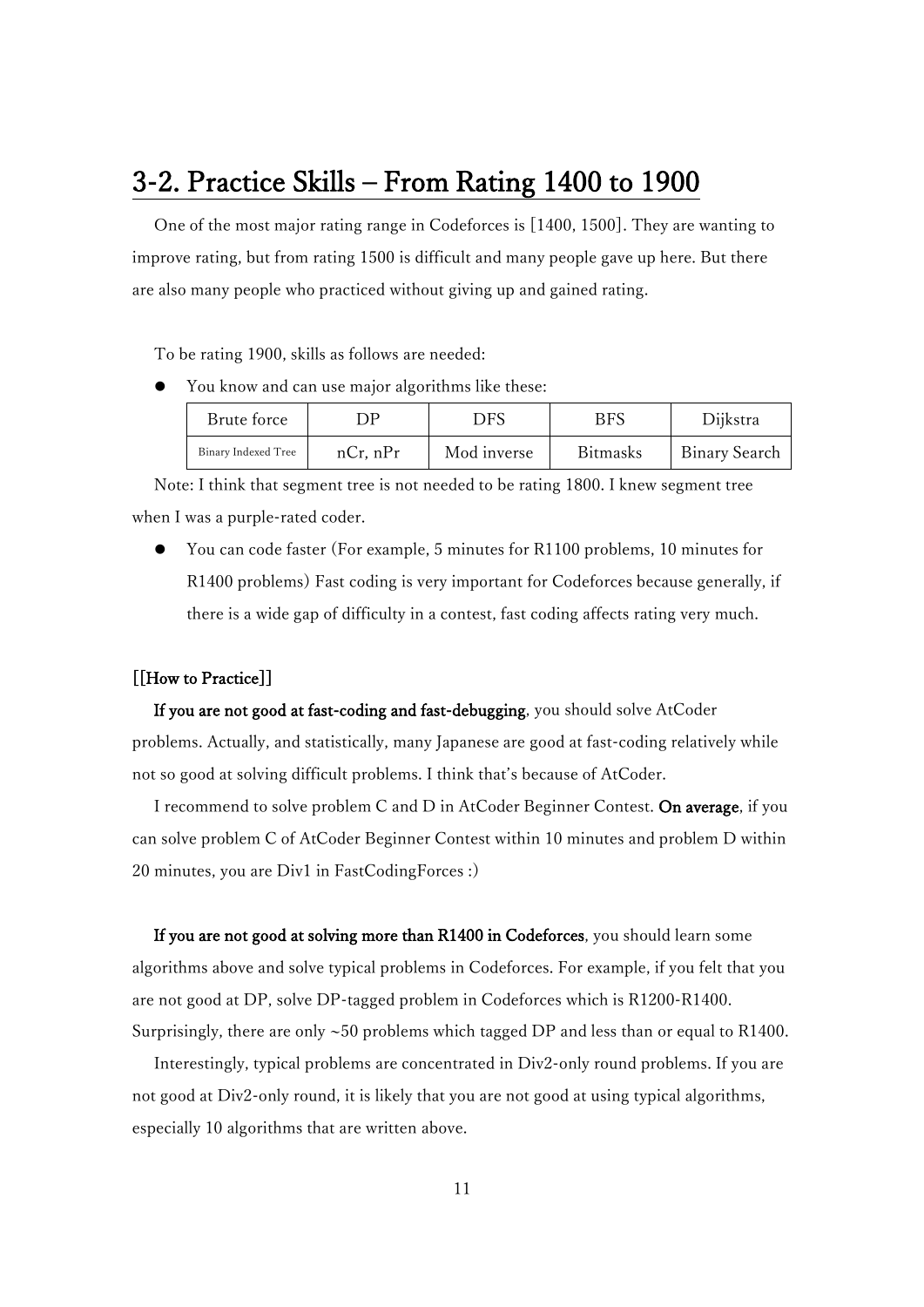#### If you can use some typical problem but not good at solving more than R1500 in

Codeforces, you should begin TopCoder. This type of practice is effective for people who are good at Div.2 only round but not good at Div.1+Div.2 combined or Div.1+Div.2 separated round.

Sometimes, especially in Div1+Div2 round, some problems need mathematical concepts or thinking. Since there are a lot of problems which uses them (and also lightimplementation!) in TopCoder, you should solve TopCoder problems.

I recommend to solve Div1Easy of recent 100 SRMs. But some problems are really difficult, (e.g. even red-ranked coder could not solve) so before you solve, you should check how many percent of people did solve this problem. You can use <https://competitiveprogramming.info/> to know some informations.

Unfortunately, I don't know the good website which you can know what problem did you solve in TopCoder SRM, like AtCoder Problems. So, if you want to record what problem did you solve, you should make spreadsheets or tables. This is my brother's spreadsheets which he used two years ago. (Sorry for Japanese, but there are no Japanese in Div1Medium page, so you can refer to it)

[https://drive.google.com/file/d/1mSy9PM4Km8EVv8Lp4nhitorOe2HbAS1e/view?usp](https://drive.google.com/file/d/1mSy9PM4Km8EVv8Lp4nhitorOe2HbAS1e/view?usp=sharing) [=sharing](https://drive.google.com/file/d/1mSy9PM4Km8EVv8Lp4nhitorOe2HbAS1e/view?usp=sharing)

When I was a blue, I was also very bad at mathematical thinking. When I solve 50 Div1Easys, I became yellow in TopCoder and purple in Codeforces.

If you are good at solving problems but did not perform well in real contests, you should do virtual contests more. Do you know Virtual Contest system in Codeforces? You can do virtual participation!

| Name                                                                                         | <b>Writers</b>                                             | Start                               |  |
|----------------------------------------------------------------------------------------------|------------------------------------------------------------|-------------------------------------|--|
| Educational Codeforces Round 64 (Rated for<br>Div, 2<br>Felier is<br>Virtual uarticination.» | <b>Class Deat</b><br>Medal <sub>20</sub><br><b>Woosell</b> | May/01/2019<br>23:35 74<br>91 BALTO |  |
| Codeforces Round #556 (Div. 1)<br>3-81M XX<br>Drise in<br>Virtual participation =            | mobilitian                                                 | Apr/29/2019<br>$73.15$ uTC+9        |  |
| Codeforces Round #556 (Div. 2)<br>Ester =<br>Virtual aarticipation a                         | <b>BUSINESS</b>                                            | Apr/29/2019<br>23:35UTC+3           |  |
|                                                                                              | <b><i>Elisab</i></b> Chevrolet                             |                                     |  |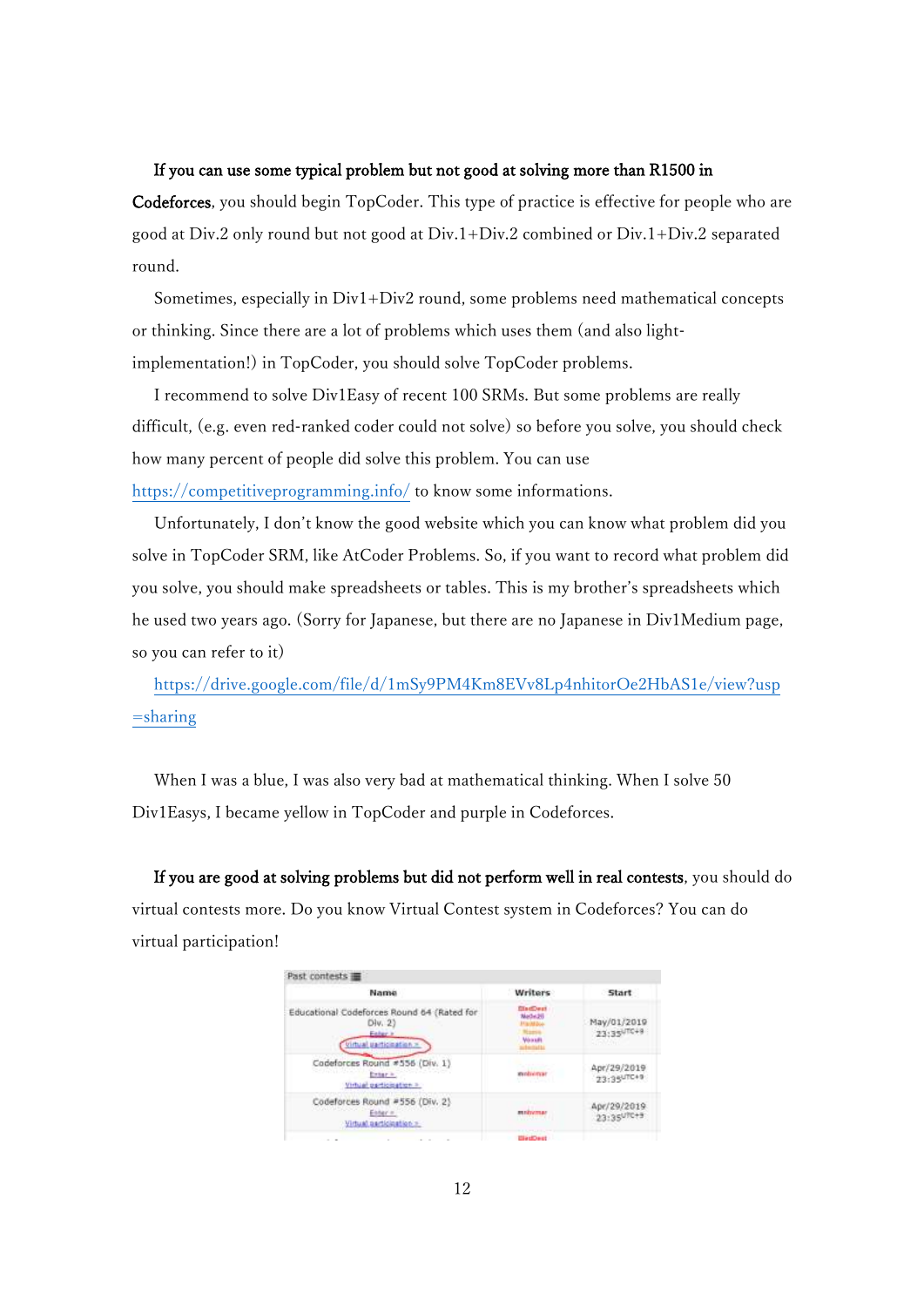### 3-3. Practice Skills – From Rating 1900 to 2200

If you want to be rating 2200, at first, you should be Div1 and compete in Div1 contests. It means you should solve a lot of difficult problems. (e.g. R1900 or more in Codeforces)

Even if you are good at fast-solving or solving typical problems very much, competing in Div1 is very different. Sadly, there was a lot of coders which travelling between blue and purple.

To be rating 2200, skills as follows are needed:

- ⚫ You know and can use 10 algorithms which I stated in pp.11 and segment trees (including lazy propagations)
- ⚫ You can solve problems very fast: For example, 5 mins for R1100, 10 mins for R1500, 15 mins for R1800, 40 mins for R2000.
- ⚫ You have decent skills for mathematical-thinking or considering problems
- ⚫ Strong mental which can think about the solution more than 1 hours, and don't give up even if you are below average in Div1 in the middle of the contest

#### [[How to Practice]]

This is only my way to practice, but I did many virtual contests when I was rating 2000. In this page, virtual contest does not mean "Virtual Participation" in Codeforces. It means choosing 4 or 5 problems which the difficulty is near your rating (For example, if you are rating 2000, choose R2000 problems in Codeforces) and solve them within 2 hours.

You can use [https://vjudge.net/.](https://vjudge.net/) In this website, you can make virtual contests from problems on many online judges. (e.g. AtCoder, Codeforces, Hackerrank, Codechef, POJ,  $\cdots)$ 

If you cannot solve problem within the virtual contests and could not be able to find the solution during the contest, you should read editorial. Google it. (e.g. If you want to know editorial of Codeforces Round #556 (Div. 1), search "Codeforces Round #556 editorial" in google)

There is one more important thing to gain rating in Codeforces. To solve problem fast, you should equip some coding library (or template code). For example, I think that equipping segment tree libraries, lazy segment tree libraries, modint library, FFT library, geometry library, etc. is very effective.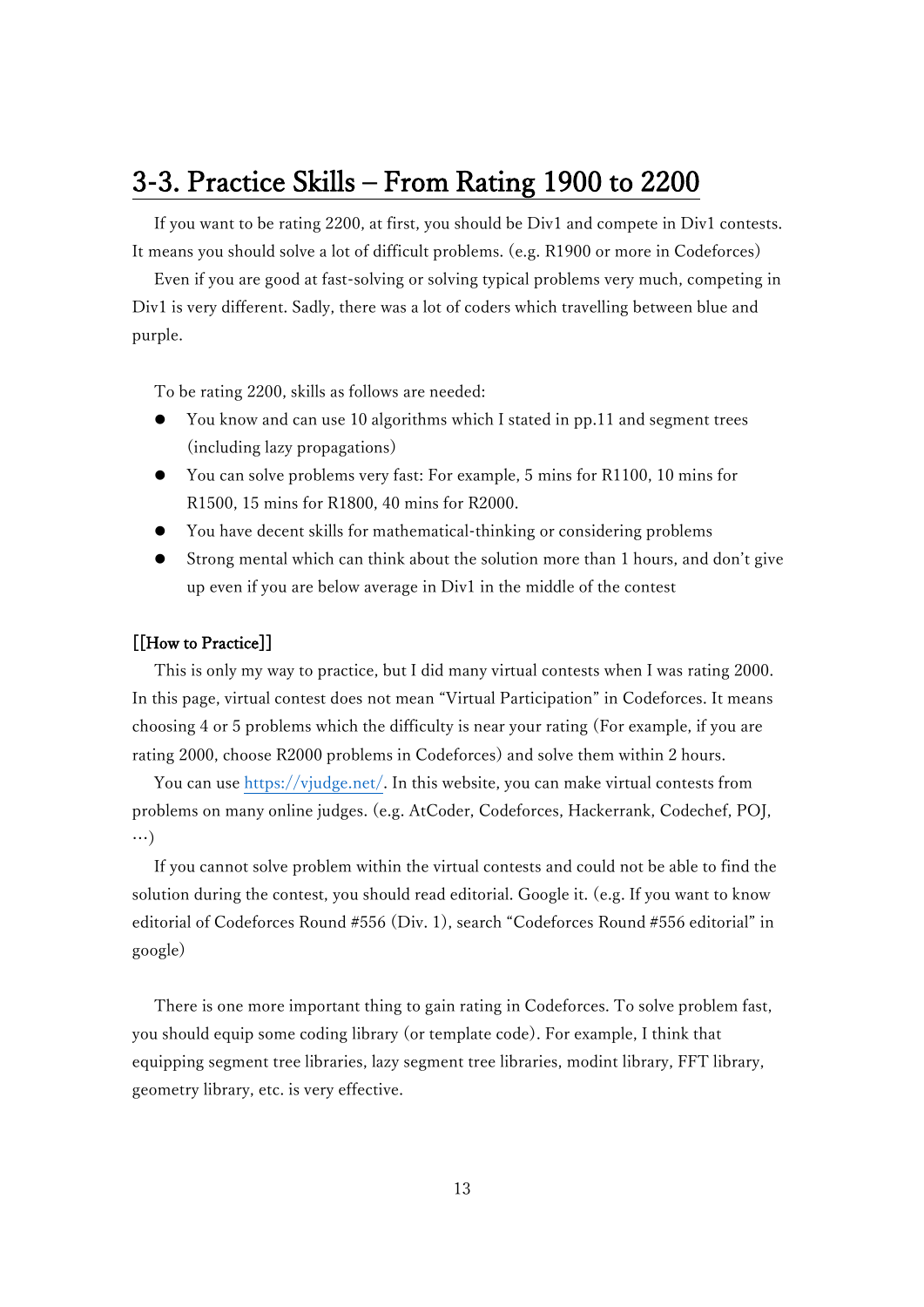### 3-4. Practice Skills – From Rating 2200 to 2400

This is the last part of practice skills in this blog. Actually, I had been orange for long time, and also in virtual contests my average performance had been orange for a long time. That's because my practice method that I did before got stuck when I reached orange.

Rating 2200 and 2400 is actually very different – if you have average performance of rating 2200, if you participate contest more, touch at red-rating (it means reaching max rating 2400) seems like not hard. But getting average performance of rating 2400 is much more difficult than you think. If your rating is exactly 2400, in Div.1 contest, generally you should get around 80-percentile rank (e.g. If 525 people participated, you should get  $105<sup>th</sup>$ ) to gain 1 rating or more.

To be rating 2400, skills as follows are needed:

- You should have skills that stated in previous section (rating 2200)
- You should solve difficult problems which are only solved by less than 100 people in Div1 contests

If you want to solve difficult problems, ad-hoc problems. According to TozanSoutherPacks' comment from my previous tutorial blog [\(http://codeforces.com/blog/entry/53341?#comment-373965](http://codeforces.com/blog/entry/53341?#comment-373965)), "To reach more than 2600, you should solve boss problems and all these are ad-hoc problems or many-steps consideration problems." I think that it's true, but for me I felt like even if you want to reach rating 2400, solving some part of many-steps ad-hoc problems are needed.

#### [[How to Practice]]

The most secure way to reach 2400 is "Solve 4000 problems". I solved more than 4000 problems including TopCoder, AtCoder, Codeforces, and problems from some Japanese online judges.

Actually, there is a legend (or actually truth) that one of the greatest coder tourist solved 10000+ problems in his life.

But there may be a lot of people who think they have no time. So I will give you some effective ways.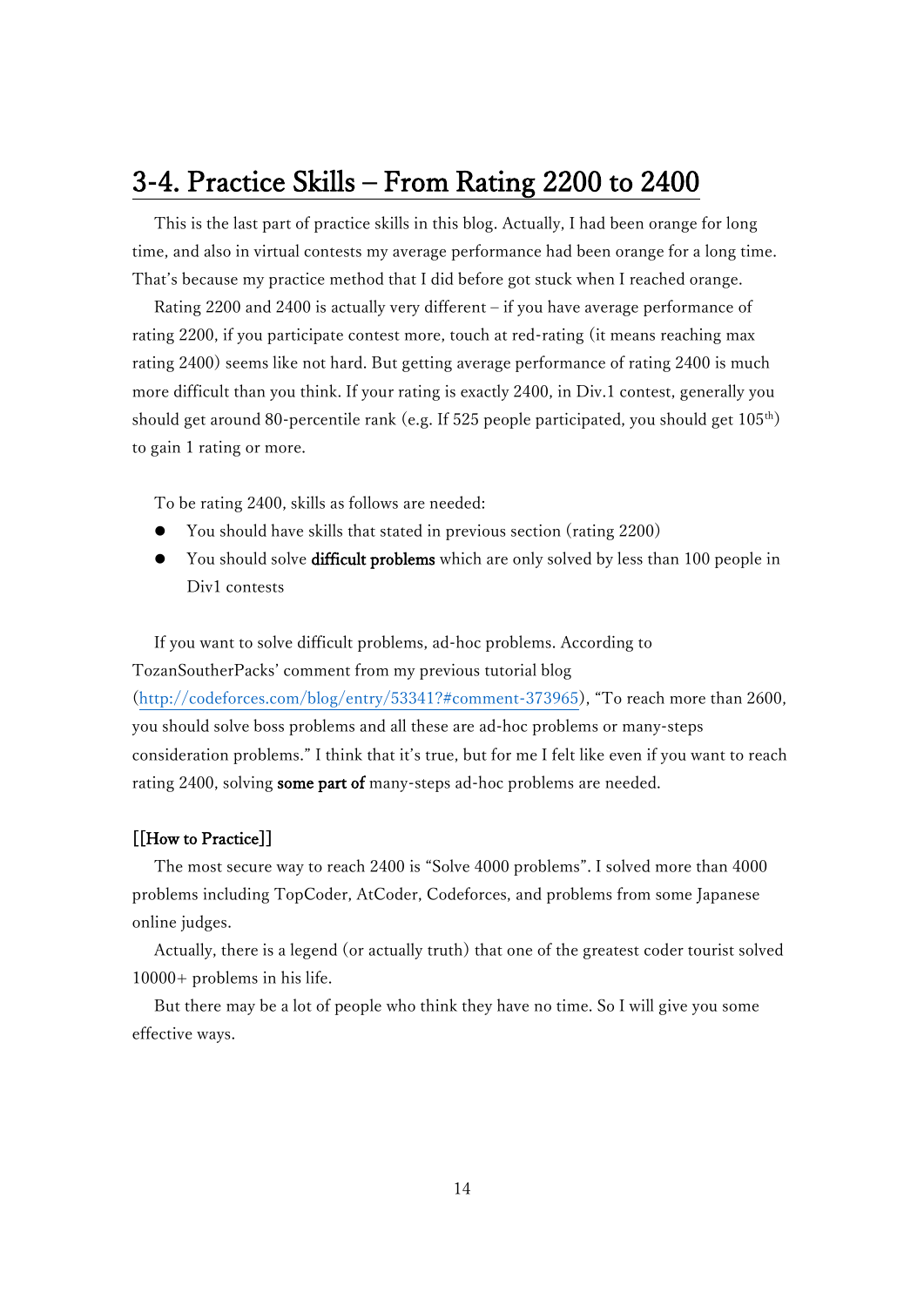At first, there are a lot of educational problems in AtCoder. I recommend you should solve problem E and F (especially 700-900 points problem in AtCoder) of AtCoder Regular Contest, especially ARC058-ARC090. Though old AtCoder Regular Contests are balanced for "considering" and "typical", but sadly, AtCoder Grand Contest and recent AtCoder Regular Contest problems are actually too biased for considering I think, so I don't recommend if your goal is gain rating in Codeforces. (Though if you want to gain rating more than 2600, you should solve problems from AtCoder Grand Contest)

For me, actually, after solving AtCoder Regular Contests, my average performance in CF virtual contest increased from 2100 to 2300 (I could not reach 2400 because start was early)

| Point value       | 600               | 700               | 800               | 900               | 1000-             |
|-------------------|-------------------|-------------------|-------------------|-------------------|-------------------|
| CF rating         | R <sub>2000</sub> | R <sub>2200</sub> | R <sub>2400</sub> | R <sub>2600</sub> | R <sub>2800</sub> |
| Time to editorial | $40 \text{ min}$  | $50 \text{ min}$  | $60 \text{ min}$  | $70 \text{ min}$  | $80 \text{ min}$  |

If you cannot solve problems, I recommend to give up and read editorial as follows:

If you solve AtCoder educational problems, your skills of competitive programming will be increased. But there is one more problem. Without practical skills, you rating won't increase.

So, you should do 50+ virtual participations (especially Div.1) in Codeforces. In virtual participation, you can learn how to compete as a purple/orange-ranked coder (e.g. strategy) and how to use skills in Codeforces contests that you learned in AtCoder. I strongly recommend to read editorial of all problems except too difficult one (e.g. Less than 30 people solved in contest) after the virtual contest. I also recommend to write reflections about strategy, learns and improvements after reading editorial on notebooks after the contests/virtual.

In addition, about once a week, I recommend you to make time to think about much difficult problem (e.g. R2800 in Codeforces) for couple of hours. If you could not reach the solution after thinking couple of hours, I recommend you to read editorial because you can learn a lot. Solving high-level problems may give you chance to gain over 100 rating in a single contest, but also can give you chance to solve easier problems faster.

Lastly, I guess that this method works over 30% of people because I reached Codeforces red by using this method, and my twin brother square1001 reached TopCoder red by using the method extended for TopCoder. Hope new red-ranked coders will be born by using my method :)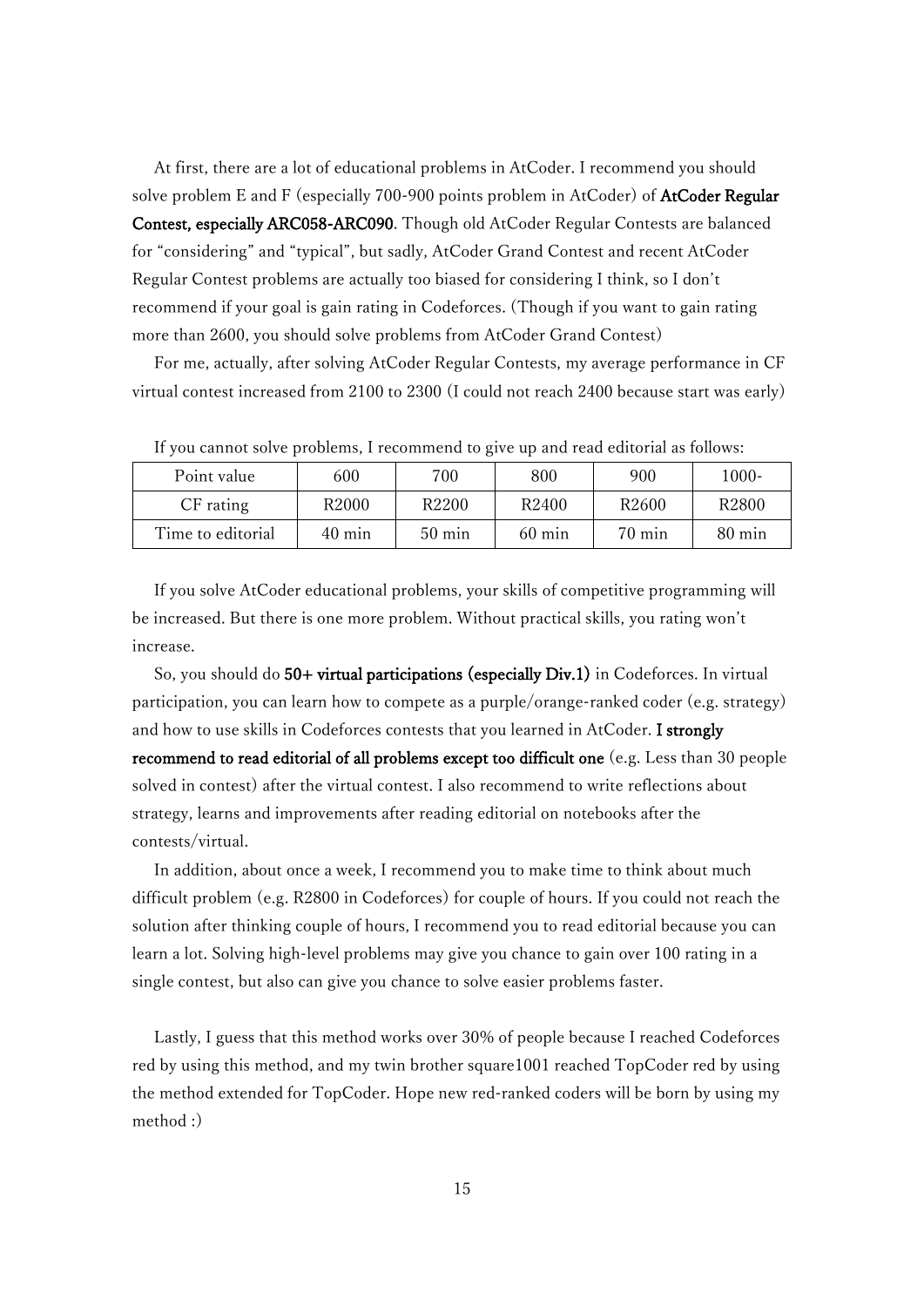## 3. Practice Mental

Problems about mental are one of the most common problem in competitors. Even for me, until just 2 months ago, because of the fear of dropping 100+ rating in a single contest, I could not participate in any rated CF contest for more than 9 months. Also, there were several contests that I could not even read latter problems because I could not solve easier problem and lost my cool.

I found a way to practice mental recently.

- ⚫ Make a routine that you will do just before the contest. It directly leads to the concentration during the contest.
	- ➢ Actually, for me, my routine is to watch the countdown from very near distance to PC before the contests starts. Legendary grandmaster yutaka1999 actually sit in Zen meditation (religious meditation) before IOI competition starts.
- ⚫ If you are not in good condition in contests (e.g. Cannot solve problem B within 20 minutes) not looking current standings is also a good idea.
- ⚫ Another important thing is "don't care about rating during contest".
	- $\triangleright$  I think that even if my rating dropped, the probability that I gain rating next time increases. That's why I don't care about rating during contest.
- ⚫ Don't care about mistakes. Mistakes are also a good chance to learn, and there is no person who don't make any mistake. Even tourist made a mistake in AtCoder World Tour Finals.
	- $\triangleright$  I think that the there is a correlation between "rating" and "how many mistakes did you made and reviewed".

These method above works not only in contests, but also in virtual participations. Be careful: do not have too much pressure in contests and have fun!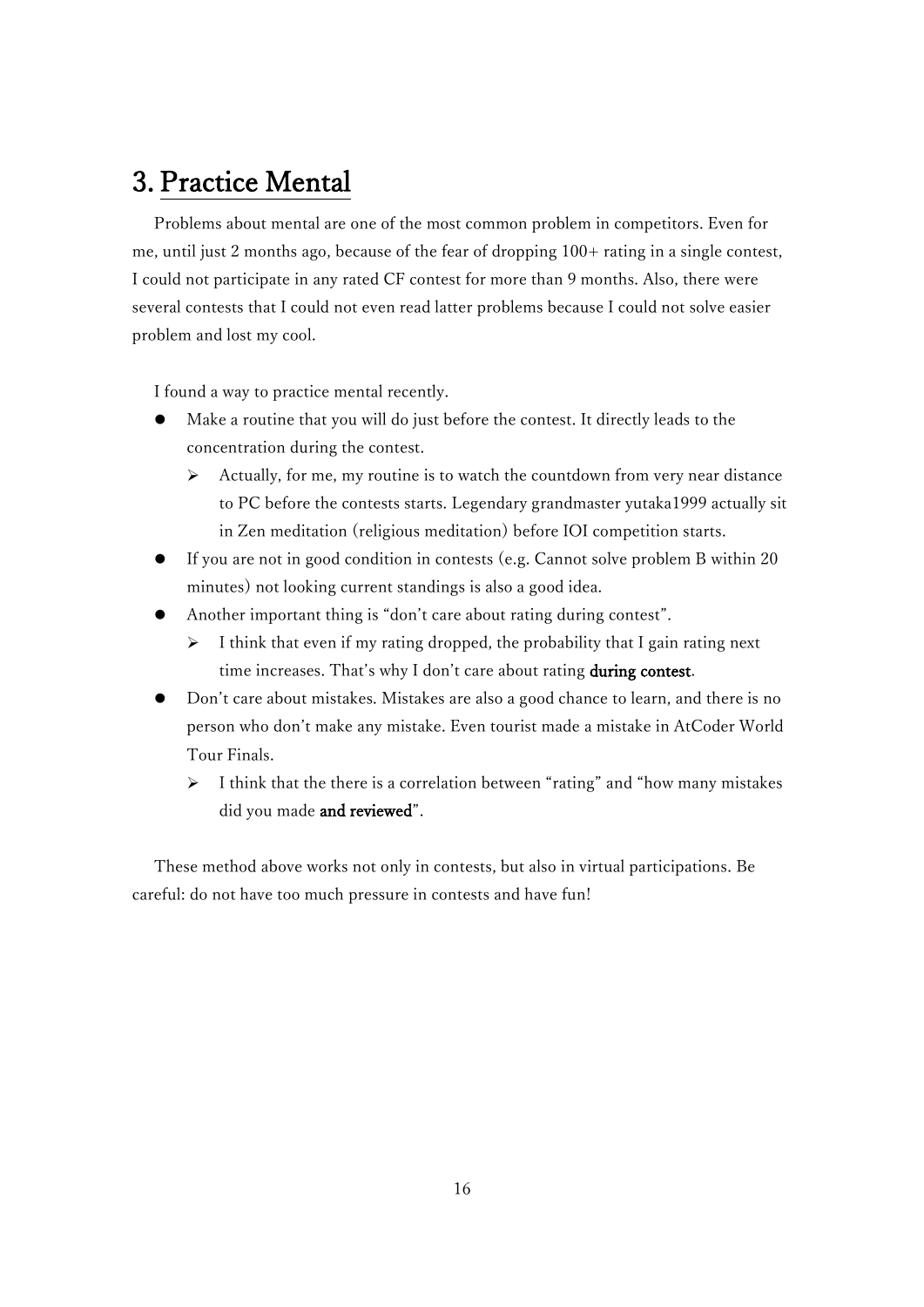## 4. Recommendation of virtual contests

Before writing about recommendation of virtual contests, I think that there are two types of virtual contests as follows:

- ⚫ Virtual Participation: Choose the contests and solve problems as if it is a real contest. As same as Codeforces Virtual Participation system.
- ⚫ Virtual Contest: Use<https://vjudge.net/> or some other judges. Choose some problems which fit your rating from Codeforces, and upsolve within 2-3 hours.

At first, I will recommend both types of virtual contests.

For virtual participation, I think that you can learn about strategy, mental, and some other kinds of contest skills. For virtual contest, I think that you can concentrate more than solving single problem, so the efficiency of solving/reviewing will increase.

That's why when I upsolve some difficult problems in Codeforces, I always use <https://vjudge.net/> and make virtual contests.

If you want to do virtual contests in AtCoder, use<https://not-522.appspot.com/> (sadly it is Japanese, use google translate if you are not Japanese sorry…)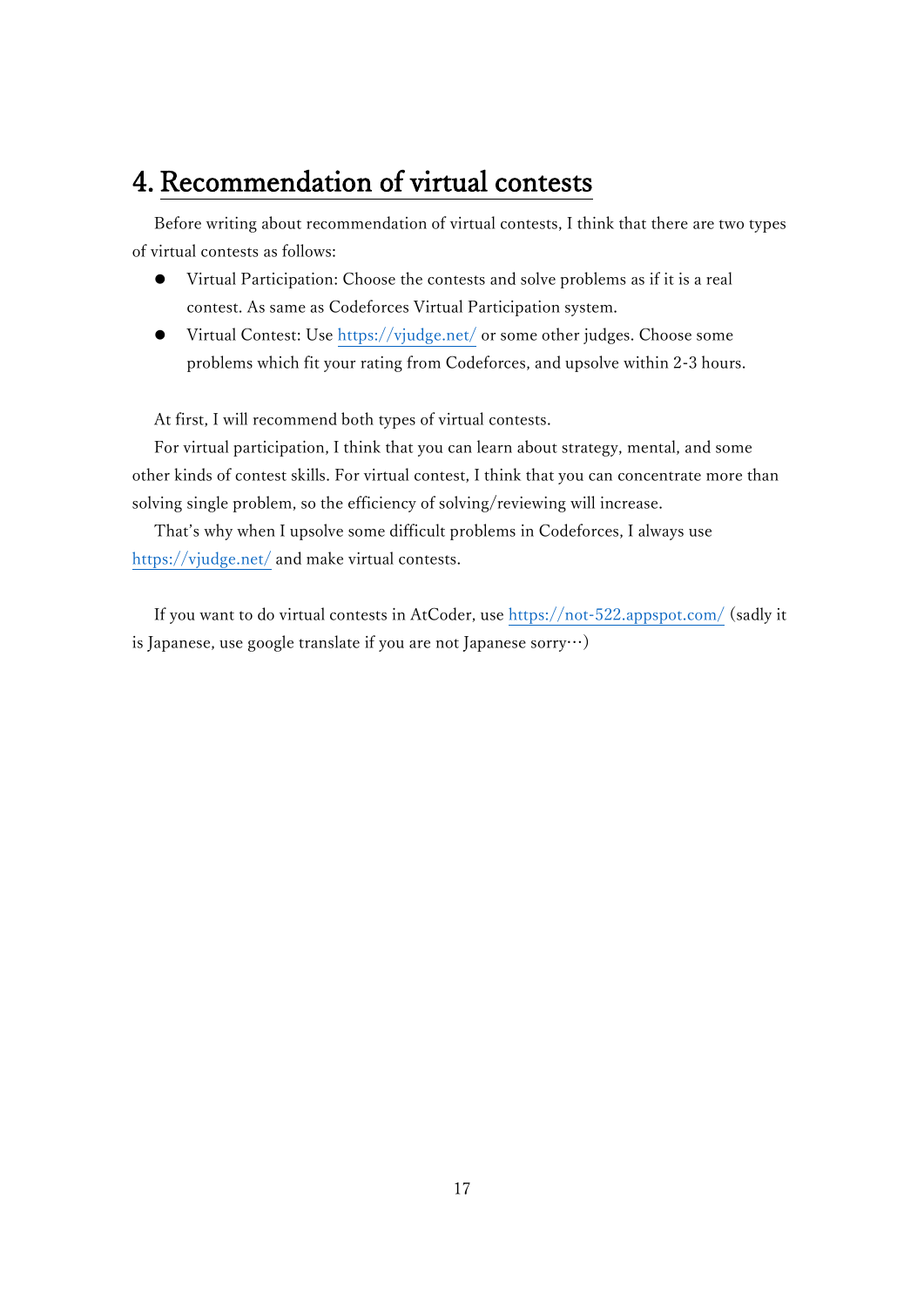## 5. Future Vision

Luckily, at April 29th, 2019, I reached rating 2585 in Codeforces and it was very close to being International Grandmaster. I'm very glad about it and I really appreciate for Codeforces admins and Codeforces community.

| Contests |                                                                        |        |                |                       |               | Þ                                       |
|----------|------------------------------------------------------------------------|--------|----------------|-----------------------|---------------|-----------------------------------------|
| #        | Contest<br>and the Control of the Con-                                 | Rank # | Solved #       | Rating<br>٠<br>change | New<br>rating | ٠                                       |
| 15       | Codeforces Round #556 (Div. 1)                                         | $-15$  | а              | $+159$                | 2585          |                                         |
| 14       | Forethought Future Cup - Elimination<br>Round                          | 89     | ā              | $+27$                 | 2426          | Became Grandmaster<br>E869120 - E869120 |
| 13       | Codeforces Global Round 2                                              | 30     | E              | $+173$                | 2399          | Became Informational manter             |
| 12       | Codeforces Round #545 (Div. 1)                                         | 154    | $\overline{z}$ | $+14$                 | 2226          |                                         |
| 11       | Codeforces Round #477 (rated, Dlv. 1,<br>based on VK Cup 2018 Round 3) | 63     | a              | $+107$                | 2212          | E\$69120 - E869120                      |
| 10       | Codeforces Round #469 (Div. 1)                                         | 130    | 生              | $+61$                 | 2105          | Became Candidate Master                 |
| g        | Codeforces Round #441 (Div. 1, by<br>Moscow Team Olympiad)             | 295    | $\mathbf{z}$   | $-49$                 | 2044          |                                         |

I actually determined my future goal! : Be a legendary grandmaster.

Actually, recently I am doing many contests/virtual participations in Codeforces. My recent 10 performances on CF contests including virtual are: 2865, 2661, 3029, 2890, 2858, 2875, 2318, 2717, 2506, 2891. (ave = 2761.0)

So, I should gain skills of ~250 rating to be a legendary grandmaster. What I am doing to achieve my dream is as follows:

#### [[How to Practice]]

- ⚫ Almost every day, do Codeforces virtual participation for 2-3 hours. After the contest, read the editorial and solution of legendary grandmasters, and write reviews for 1 hours.
- ⚫ Sometimes (around once a week), choose ~5 problem from Codeforces (Difficulties are R2200-R2800) and solve within 2-4 hours.
- ⚫ Although I experienced competitive programming for 3 years, I think that I don't know many techniques (not actually as same as typical) so I always read editorial if I could not solve problems which had solved by >20 people during actual contest.
	- $\triangleright$  I think that if I could solve almost all problems which had solved by  $>20$  people during the contest, I would be LGM.